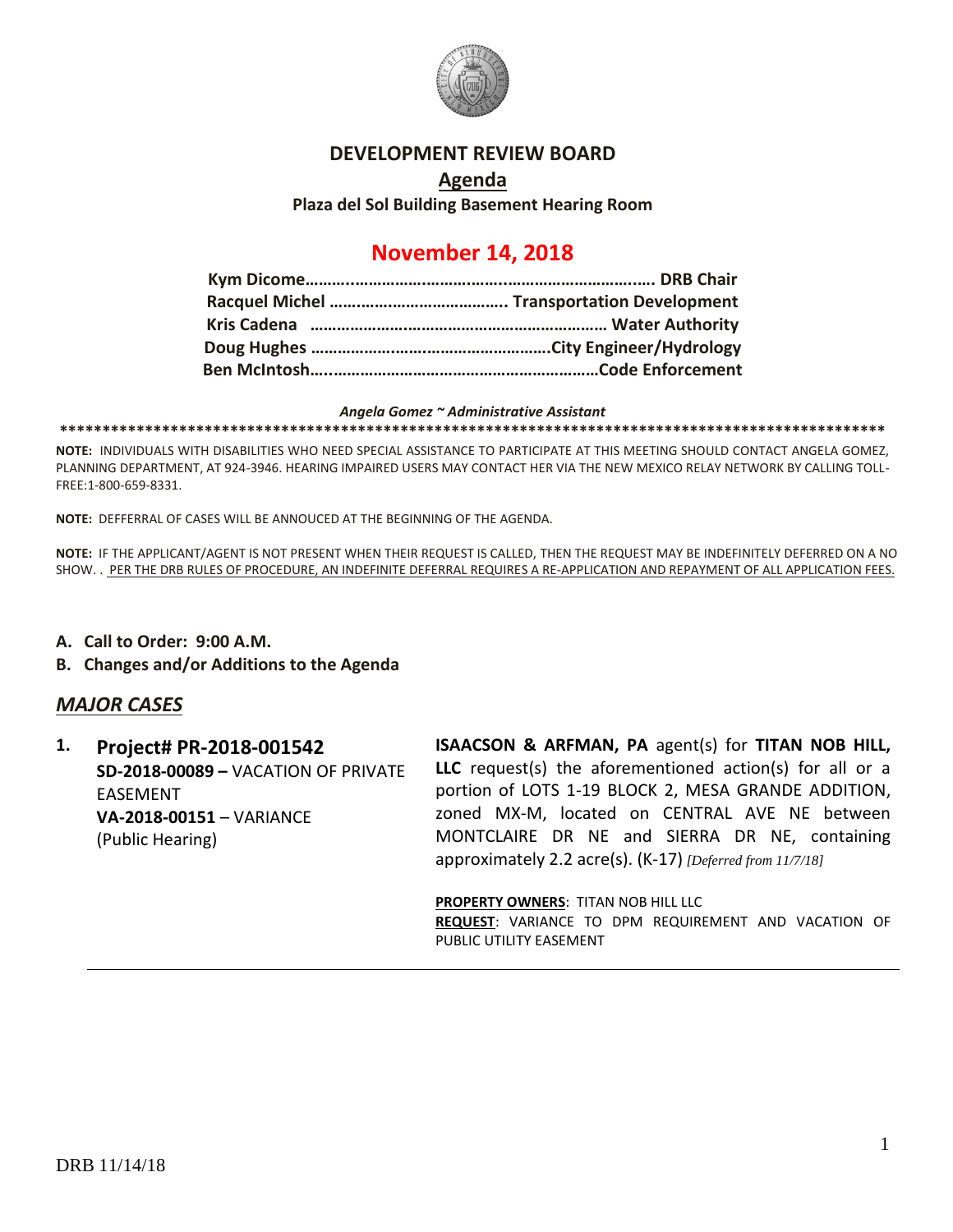| 2. | Project# PR-2018-001542<br>SI-2018-00133 - SITE PLAN<br>(Public Meeting)                                                                                        | <b>CONSENSUS PLANNING INC.</b> agent(s) for TITAN NOB HILL,<br><b>DEVELOPMENT</b><br>C/O<br><b>TITAN</b><br>request(s)<br><b>LLC</b><br>the<br>aforementioned action(s) for all or a portion of LOTS 1-19<br>BLOCK 2, MESA GRANDE ADDITION, zoned MX-M, located<br>on CENTRAL AVE NE between MONTCLAIRE DR NE and<br>SIERRA DR NE, containing approximately 2.2 acre(s). (K-15)<br>[Deferred from 10/3/18, 10/24/18, 11/7/18]<br>PROPERTY OWNERS: TITAN NOB HILL LLC<br>REQUEST: SITE PLAN FOR A 100+ UNIT APARTMENT DEVELOPMENT                        |
|----|-----------------------------------------------------------------------------------------------------------------------------------------------------------------|---------------------------------------------------------------------------------------------------------------------------------------------------------------------------------------------------------------------------------------------------------------------------------------------------------------------------------------------------------------------------------------------------------------------------------------------------------------------------------------------------------------------------------------------------------|
| 3. | Project# PR-2018-001542<br>SD-2018-00102 - PRELIMINARY/FINAL<br><b>PLAT</b><br>(Public Meeting)                                                                 | <b>ISAACSON &amp; ARFMAN, PA agent(s) for TITAN NOB HILL,</b><br>LLC request(s) the aforementioned action(s) for all or a<br>portion of: LOTS 1 THRU 3 & 16 THRU 19 BLK 2 MESA<br>GRANDE ADD & POR OF VA C ALLEY LOT 2, BLOCK 2, MESA<br>GRANDE ADDN, zoned CCR-2, located at 4119 CENTRAL AV<br>NE, Albuquerque, NM, containing approximately 2.2496<br>$\arccos(5)$ . (K-17)<br>PROPERTY OWNERS: TITAN NOB HILL LLC<br>REQUEST: CONSOLIDATE 19 LOTS INTO 1 LOT AND COMPLETE A<br><b>VACATION ACTION</b>                                               |
| 4. | Project# PR-2018-001681<br>(1003449)<br>SI-2018-00194 - FINAL SIGN OFF OF EPC<br>SITE DEVELOPMENT PLAN FOR BUILDING<br>PERMIT (18EPC-40032)<br>(Public Meeting) | <b>CONSENSUS PLANNING INC.</b> agent(s) for JACKSON REAL<br><b>ESTATE SERVICES INC.</b> request(s) the aforementioned<br>action(s) for all or a portion of TRACT 52 UNIT 2, TOWN OF<br>ATRISCO GRANT, zoned PD, located on SUNSET GARDENS<br>RD. SW, between $82^{ND}$ ST SW and $86^{th}$ ST SW, containing<br>approximately 6.1 acre(s). (L-09) [Deferred from 10/17/18, 11/7/18]<br><b>PROPERTY OWNERS: MONTY CARRICO</b><br>REQUEST: FINAL SIGN-OFF OF EPC SITE DEVELOPMENT PLAN FOR<br><b>BUILDING PERMIT FOR AN 81 UNIT APARTMENT DEVELOPMENT</b> |
| 5. | Project# PR-2018-001632                                                                                                                                         | DEKKER/PERICH/SABATINI agent(s) for MARK 3S INC.                                                                                                                                                                                                                                                                                                                                                                                                                                                                                                        |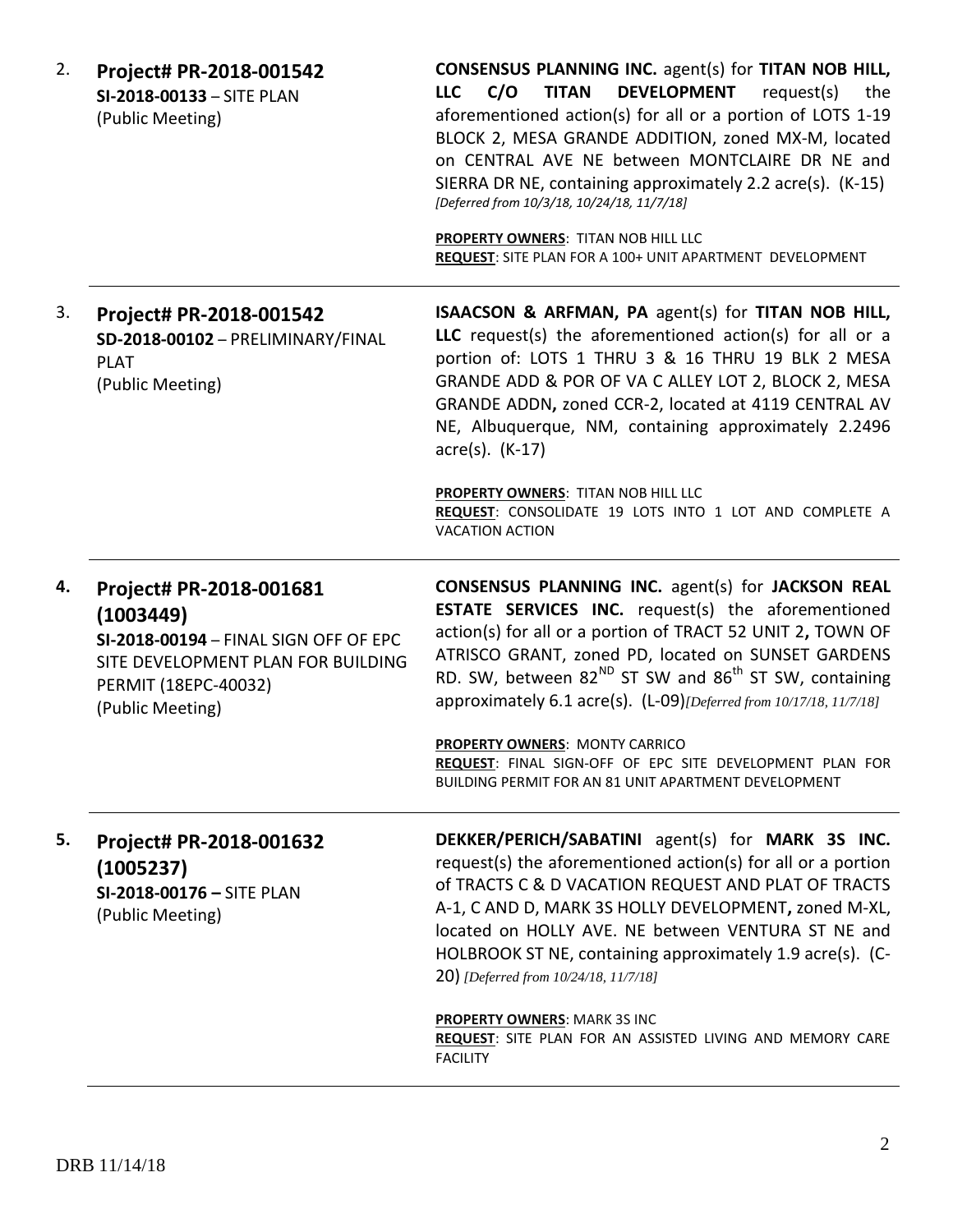| 6. | Project# PR-2018-001579<br>(1002202)<br>SI-2018-00152 - SITE PLAN<br>(Public Meeting)                        | <b>MODULUS ARCHITECTS INC. agent(s) for WINROCK</b><br><b>PARTNERS LLC</b> request(s) the aforementioned action(s) for<br>all or a portion of PARCEL A-1-A-1-B SUBD PLAT TRS A-1-A-<br>1-A & A-1-A-1-B WINROCK CENTER ADDN, PARCEL A-2 AND<br>A-3 PLAT OF PARCELS A-1 THRU A-3 & PARCEL C-2A<br>WINROCK CENTER ADDN + PARCEL C-2A1 SUBD PLAT<br>PARCEL C-2A1 & C-2A2 WINROCK CENTER ADDN, PARCEL<br>E1A WINROCK CENTER ADDITION, PARCEL D1A WINROCK<br>CENTER ADDN REPLAT OF PARCEL D1 WINROCK CENTER<br>ADDN AND PARCEL A-1-A-1-A-1-A WINROCK CENTER<br>ADDITION, zoned MX-H, located at 2100 LOUISIANA BLVD<br>NE, containing approximately 83.00 acre(s). (J-19) [Deferred<br>from 10/10/18, 10/24/18, 11/7/18]<br><b>PROPERTY OWNERS: WINROCK PARTNERS LLC</b> |
|----|--------------------------------------------------------------------------------------------------------------|--------------------------------------------------------------------------------------------------------------------------------------------------------------------------------------------------------------------------------------------------------------------------------------------------------------------------------------------------------------------------------------------------------------------------------------------------------------------------------------------------------------------------------------------------------------------------------------------------------------------------------------------------------------------------------------------------------------------------------------------------------------------|
|    |                                                                                                              | <b>REQUEST: SITE PLAN FOR WINROCK TOWN CENTER</b>                                                                                                                                                                                                                                                                                                                                                                                                                                                                                                                                                                                                                                                                                                                  |
| 7. | Project# PR-2018-001579<br>(1002202)<br>SD-2018-00087 - PRELIMINARY/FINAL<br><b>PLAT</b><br>(Public Meeting) | HUITT ZOLLARS INC. agent(s) for WINROCK PARTNERS, LLC<br>request(s) the aforementioned action(s) for all or a portion<br>of PARCEL A-1- A-1- A-1- A-1 WINROCK CENTER ADDITION,<br>zoned MX-H, located on LOUISIANA NE, between I-40 and<br>INDIAN SCHOOL RD, containing approximately 51.6008<br>acre(s). (J-19) [Deferred from 10/31/18]<br><b>PROPERTY OWNERS: WINROCK PARTNERS LLC</b><br><b>REQUEST: SUBDIVIDE 1 TRACT INTO 8</b>                                                                                                                                                                                                                                                                                                                              |
| 8. | Project# PR-2018-001402<br>VA-2018-000173 - VARIANCE<br>(Public Hearing)                                     | CONSENSUS PLANNING INC.<br>$agent(s)$ for<br><b>GAMMA</b><br><b>DEVELOPMENT, LLC</b> request(s) the aforementioned<br>action(s) for all or a portion of LOT 4-A & TRACT C-1 PLAT<br>OF TRACTS C-1, C-2 & LOT 4-A LANDS OF SUZANNE H<br>POOLE LOTS 1 THRU 3 BLK 1 PLAT OF WEST BANK ESTATES<br>TOGETHER WITH TR A1 LANDS OF SUZANNE H POOLE,<br>zoned R-A, located east of NAMASTE RD NW and south of<br>LA BIENVENIDA PL NW, containing approximately 22.75<br>acre(s). (F-11 & F-12) [Deferred from 10/31/18, 11/7/18, 11/7/18]<br><b>PROPERTY OWNERS: DANIELS FAMILY PROPERTIES, LLC.</b>                                                                                                                                                                        |
|    |                                                                                                              | REQUEST: VARIANCES TO SECTION 14-16-5-3(E)(1) AND SECTION 14-16-<br>5-4(E)(3) OF THE IDO                                                                                                                                                                                                                                                                                                                                                                                                                                                                                                                                                                                                                                                                           |
|    |                                                                                                              | TO BE DEFERRED TO THE NOVEMBER 28TH HEARING AT<br>THE AGENT'S REQUEST.                                                                                                                                                                                                                                                                                                                                                                                                                                                                                                                                                                                                                                                                                             |

*MINOR CASES*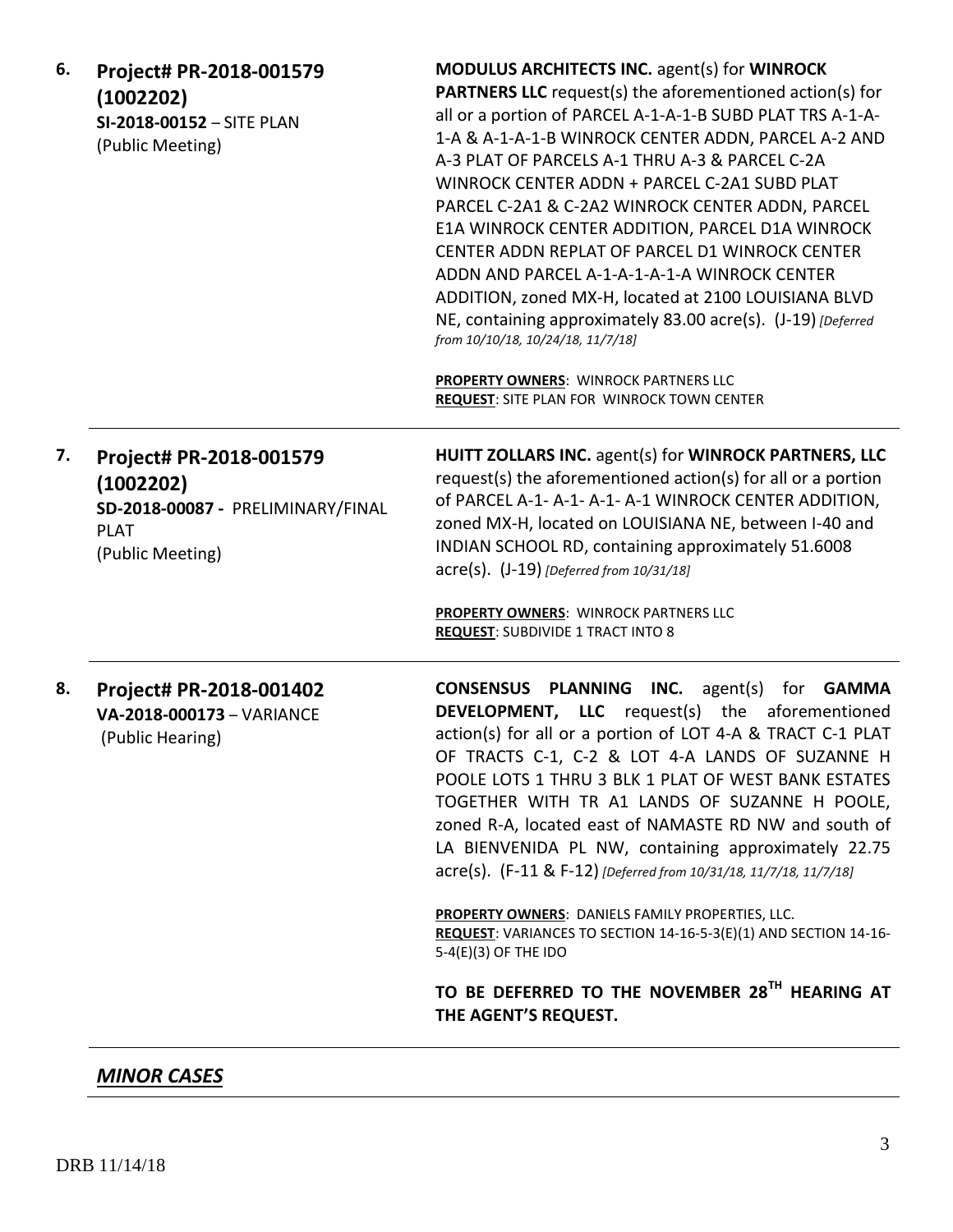| 9.  | Project# PR-2018-001774<br>(1000874)<br>SI-2018-00103 - PRELIMINARY/FINAL<br><b>PLAT</b><br>(Public Meeting) | TIERRA WEST LLC agent(s) for MONTANO 1-25 BEACH<br><b>PROPERTY</b><br><b>LLC</b><br>request(s)<br><b>ACQUISITION</b><br>the<br>aforementioned action(s) for all or a portion of PARCEL B-<br>1+C-1 PLAT OF PARCELS C-1, C-2, C-3, C-4 & B-1,<br>RENAISSANCE CENTER III, zoned NR-C, located at DESERT<br>SURF CIRCLE NE between ALEXANDER BLVD, NE and<br>MONTANO RD NE, containing approximately 23.8658<br>$\arccos(5)$ . (F-16)<br>PROPERTY OWNERS: MONTANO I-25 BEACH PROPERTY LLC<br>REQUEST: LOT LINE ADJUSTMENT, GRANTING OF EASEMENTS AND<br><b>COMPLETE VACATION ACTION</b> |
|-----|--------------------------------------------------------------------------------------------------------------|--------------------------------------------------------------------------------------------------------------------------------------------------------------------------------------------------------------------------------------------------------------------------------------------------------------------------------------------------------------------------------------------------------------------------------------------------------------------------------------------------------------------------------------------------------------------------------------|
|     |                                                                                                              |                                                                                                                                                                                                                                                                                                                                                                                                                                                                                                                                                                                      |
| 10. | Project# PR-2018-001733<br>SD-2018-00098 - PRELIMINARY/FINAL<br><b>PLAT</b><br>(Public Meeting)              | ALPHA PRO SURVEYING LLC agent(s) for CHRISTIAN PECK<br>AND AMANDA PECK request(s) the aforementioned<br>action(s) for all or a portion of LOTS $5 + 6$ , BLOCK 4,<br>VOLCANO CLIFFS SUBDIVISION UNIT 18, zoned R-1D,<br>located at 6604 + 6600 PAPAGAYO RD NW, containing<br>approximately 1.2944 acre(s). (D-10) [Deferred from 11/7/18]                                                                                                                                                                                                                                            |
|     |                                                                                                              | <b>PROPERTY OWNERS: PECK CHRISTIAN &amp; AMANDA</b><br><b>REQUEST: REPLAT OF 2 LOTS</b>                                                                                                                                                                                                                                                                                                                                                                                                                                                                                              |
| 11. | Project# PR-2018-001734<br>SD-2018-00099 - PRELIMINARY/FINAL<br><b>PLAT</b><br>(Public Meeting)              | ALPHA PRO SURVEYING LLC agent(s) for JAMES TAFOYA<br>request(s) the aforementioned action(s) for all or a portion<br>of LOTS 1 + 2, BLOCK 11, VOLCANO CLIFFS SUBDIVISION<br>UNIT 18, zoned R-1D, located at 6604 + 6600 PETIRROJO<br>RD NW, containing approximately 0.7494 acre(s).<br>$(D -$<br>10)[Deferred from 11/7/18]                                                                                                                                                                                                                                                         |
|     |                                                                                                              | PROPERTY OWNERS: HIGHLANDS JOINT VENTUREC/O TAFOYA JAMES C<br>REQUEST: CONSOLIDATION OF 2 LOTS INTO 1 LOT                                                                                                                                                                                                                                                                                                                                                                                                                                                                            |
|     |                                                                                                              |                                                                                                                                                                                                                                                                                                                                                                                                                                                                                                                                                                                      |
|     | <b>SKETCH PLAT</b>                                                                                           |                                                                                                                                                                                                                                                                                                                                                                                                                                                                                                                                                                                      |

| 12. | Project# PR-2018-001749<br>PS-2018-0039 - SKETCH PLAT | DOUGLAS KEATY agent(s) for KELLY WILDER request(s) the<br>aforementioned action(s) for all or a portion of TRACT 100<br>B1A MAP 33 PART LT 2 LIVINGSTON PLACE SUB NO 2, zoned<br>located at 3324 12TH ST NW, containing<br>R-1D.<br>approximately .890 acre(s). (G-14) |
|-----|-------------------------------------------------------|------------------------------------------------------------------------------------------------------------------------------------------------------------------------------------------------------------------------------------------------------------------------|
|     |                                                       | <b>PROPERTY OWNERS: WILDER DENNIS J &amp; KELLY L</b><br><b>REQUEST: SUBDIVIDE 1 LOT INTO 4 PARCELS</b>                                                                                                                                                                |